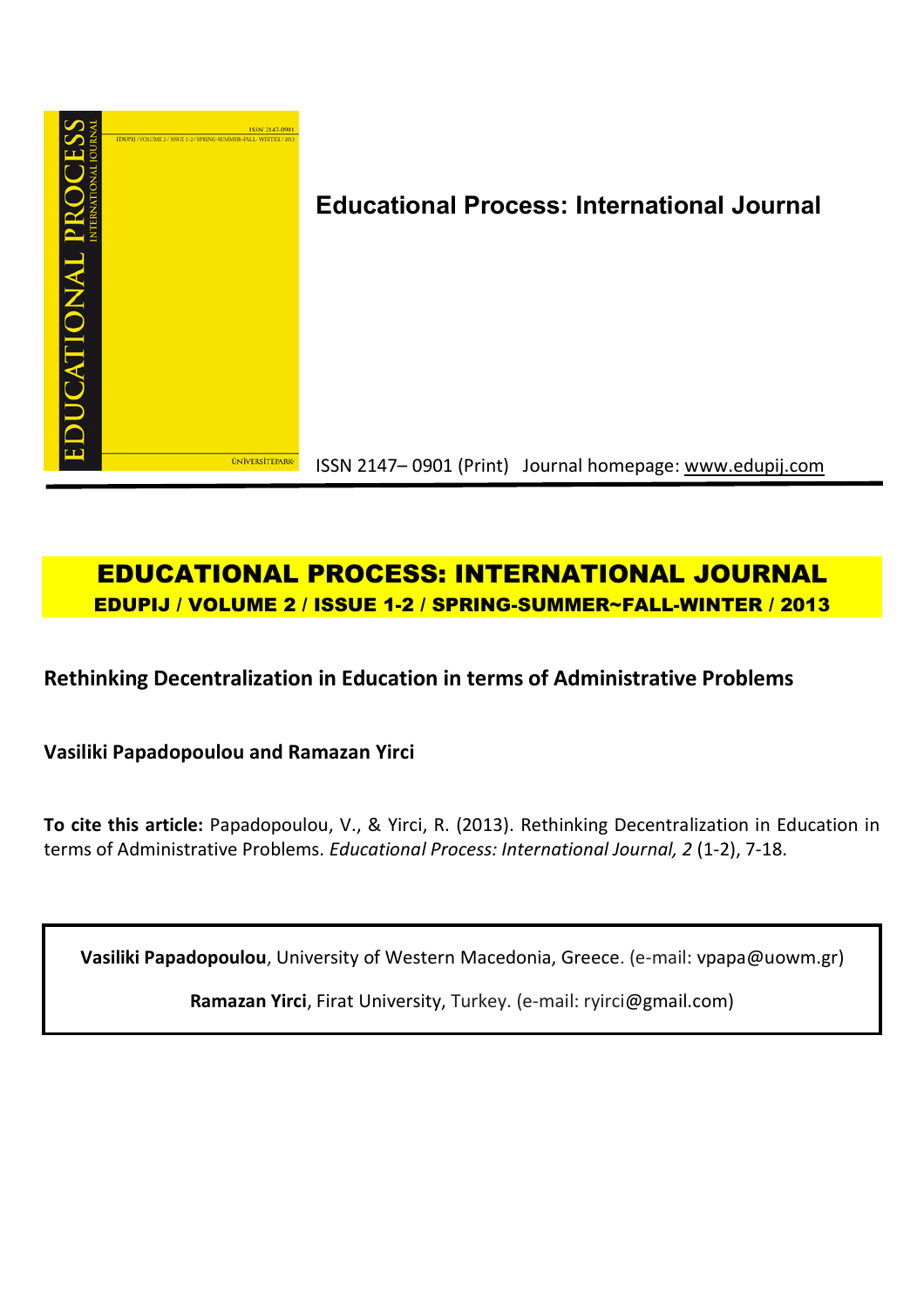## EDUPIJ / VOLUME 2 / ISSUE 1–2 / 2013 / pp. 7–18.

## **Rethinking Decentralization in Education in terms of Administrative Problems**

## VASILIKI PAPADOPOULOU and RAMAZAN YIRCI

## **Abstract**

The general purpose of this study is to thoroughly examine decentralization in education according to the literature and previous research, and to discuss the applicability of educational decentralization practices in Turkey. The literature was reviewed for the study and findings reported. It has been observed that decentralization in education practices were realized in many countries after the 1980's. It is obvious that the educational system in Turkey has difficulty in meeting the needs, and encounters many problems due to its present centralist state. Educational decentralization can provide effective solutions for stakeholder engagement, educational financing and for problems in decision making and operation within the education system. However, the present state of local governments, the legal framework, geographical, cultural and social features indicate that Turkey's conditions are not ready for decentralization in education. A decentralization model realized in the long run according to Turkey's conditions, and as a result of a social consensus, can help resolve the problems of the Turkish education system.

**Keywords:** decentralization, educational management, administrative problems, Turkish educational system.

> EDUPIJ / ISSN 2147– 0901 © 2013 Copyright © 2013 by ÜNİVERSİTEPARK Limited

………………………………………………………………………………………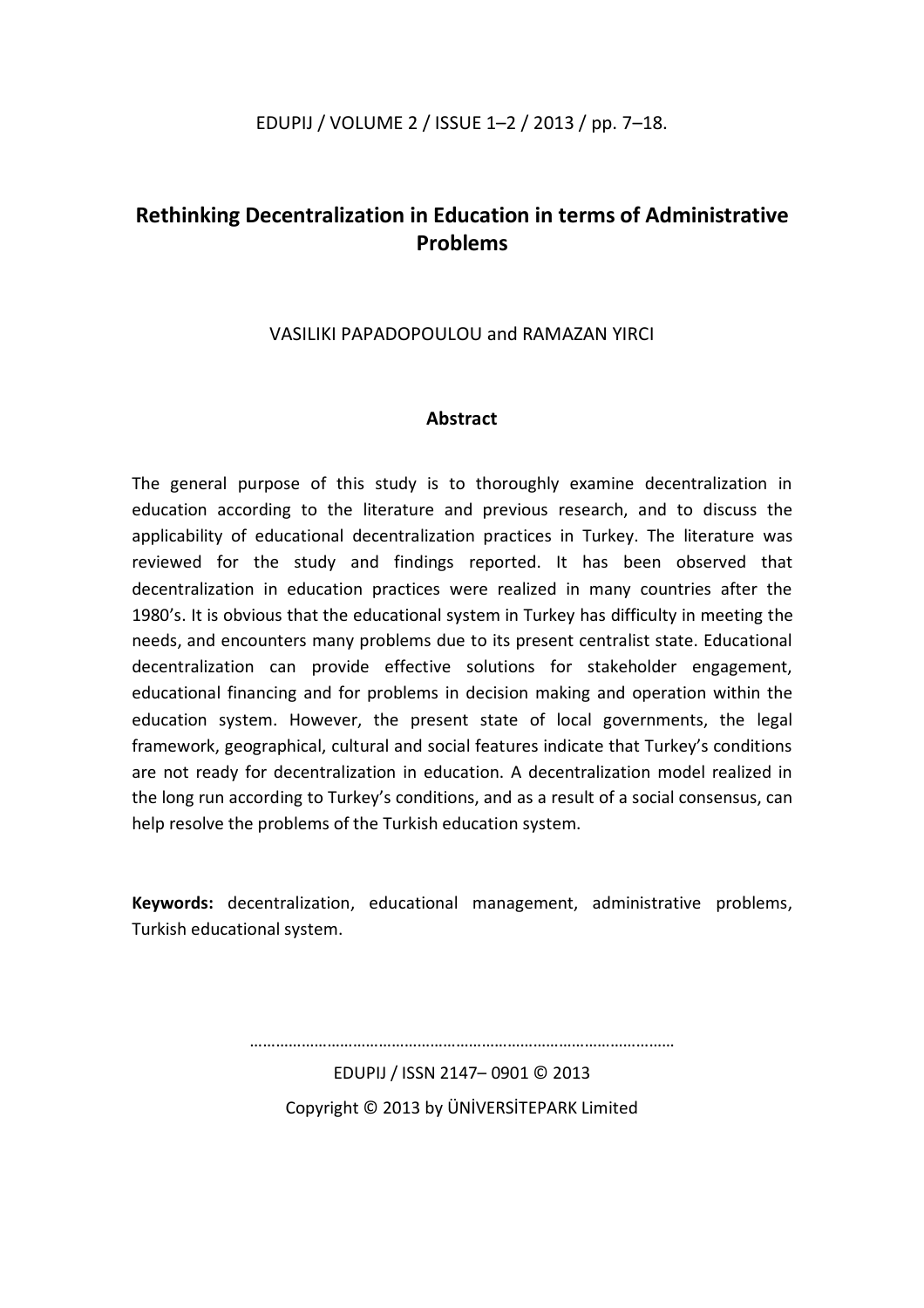#### **Introduction**

After globalization and neoliberal mentalities became effective and after considering quality in generating and presenting services, certain reforms in public administration became crucial. It is observed that the field of educational management has also been affected by these reforms. In this sense, decentralization in educational management in many education systems in Europe and several countries have become outstanding. Fiske (1996, p. V) states that these practices became prominent towards the end of the 1980's and during the beginning of the 1990's. Disintegration of the Soviet Union, embracing a free market economy, globalization and privatization implementations popularized the concept of decentralization. When considered under educational terms, the concept of decentralization has a global characteristic. In this sense, effects of educational decentralization are evident in India, which has a large land area, in Burkina Faso, a small country, in Australia and Spain, which are governed by democracy, in Argentina, Chile and many other countries. Today, it is possible to see the effects of decentralization in education in many countries of the European Union.

As for the Turkish education system, it is possible to see the effects of global developments on the education system. However, these effects are not on a large scale (Ulug, 1998). The radical centralized structure of the Turkish education system, the curriculum, planning, making crucial decisions like employment from a single center and not providing the required initiatives to schools and school stakeholders, which are the areas of carrying out decisions, are all issues which are heavily discussed. Opinions have been voiced about how the education system, which has grown into a much larger structure with the increase in the number of schools and personnel, can be more effective. Among these opinions are decentralization practices which aim at providing a bigger area of operation in taking educational decisions to the local authority and non-governmental organizations. It is a key concern to what extent decentralization in education is effective in solving the problem of quality in education.

When today's Turkish education system's governing structure is considered, the consistency between the central unit and the provincial unit has become even more difficult due to the expanding organizational structure and the variety of needs between regions. This has brought about the issue of restructuring the education system. However, how this restructuring process will be carried out with the centralized and unitary structure of the government is a question of debate. With this respect, the general purpose of the study is to offer a general framework on decentralization in education and to question the applicability of educational decentralization practices in Turkey in terms of the related literature and previous studies. In line with this purpose, the related literature will be examined and various suggestions will be offered accordingly.

## **Overall Problems of the Turkish Education System in the 21st Century**

The Turkish education system is a major system which embodies almost sixteen million students and six hundred thousand teachers. Although there have been applications to develop the system and correct the errors, there are still many structural problems that remain unresolved (Yilmaz & Altinkurt, 2011). The radical centralized structure, which is among these problems, has been expressed many times in previous studies (Balci, 2000; Gulcan, 2003; Gedikoglu, 2005; Yildirim, 2010).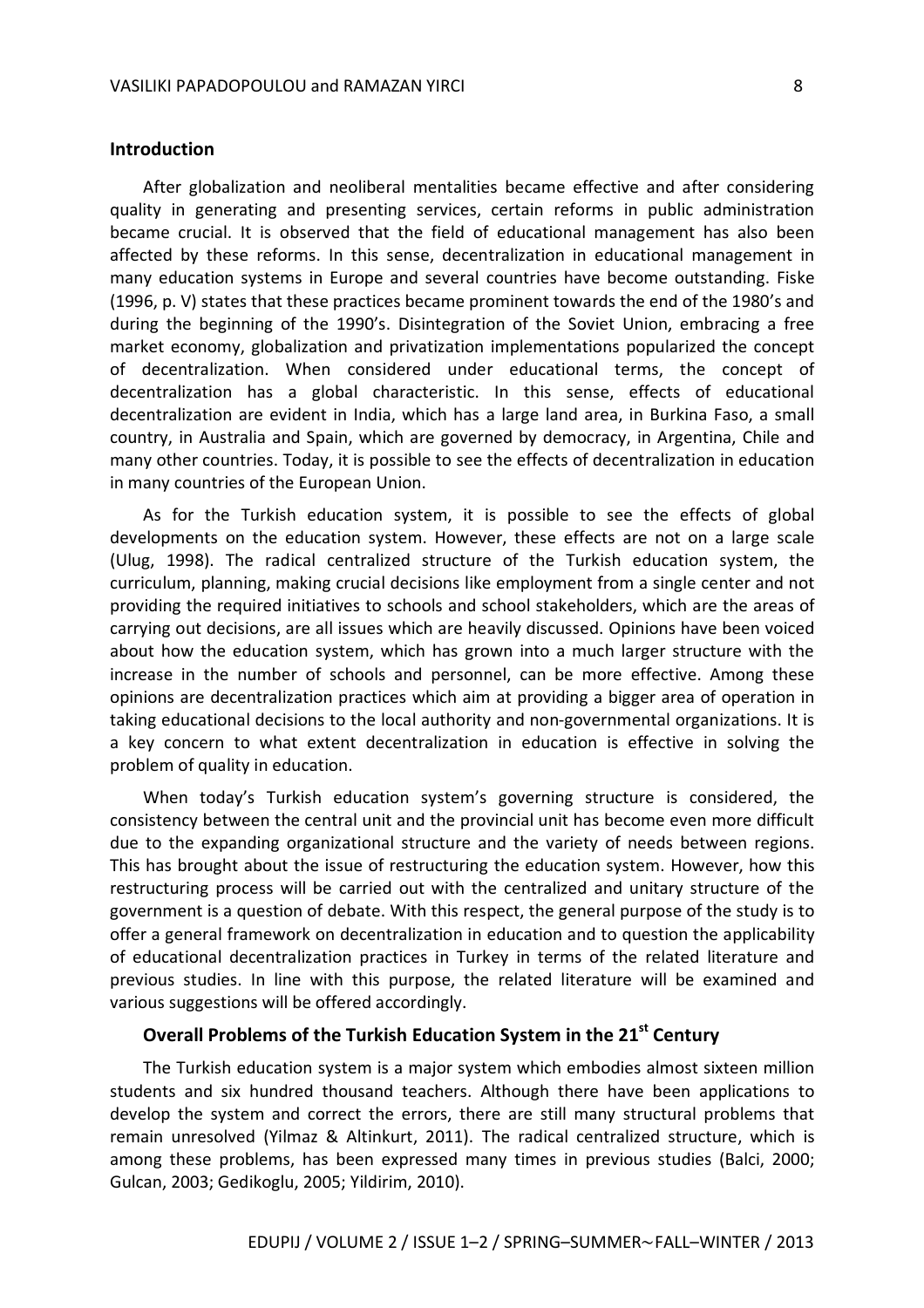It is obvious that the problems of the Turkish National education system are problems left unresolved for many years. According to Demirtas (1988), the Turkish education system is encountering issues over lack of buildings and installation problems, curriculum problems, education planning problems, preschool education problems and problems in the participation of stakeholders in the administration and decision-making processes. There is a lack of material in schools. Teachers need to be trained better and the qualifications of teachers need to be enhanced. Financing of schools is believed to be a major problem. It is interesting that the stated issues have been left unresolved since 1988. Problems similar to the issues detected by Demirtas 22 years ago were still evident in a similar study conducted by Ekinci in 2010. According to the findings of this study, which was conducted to determine professional problems of school principals and teachers, there are some chronic problems of the Turkish Education System that are critical barriers to attaining educational goals. Schools are inadequate for their physical purposes. The most outstanding physical problems were schools lacking architectural and educational features, the need for classrooms, a lack of settings and spaces for social activities, overcrowded schools and classrooms. It was observed that parents and elements of the school's social environment do not give enough support to schools. The inadequate level of equipment and teaching materials in schools makes it difficult to provide an advanced form of education. Opinions expressed in the study stated that the education system lacks healthy and satisfactory supervision and assessment. The findings indicate that in-service training activities oriented to school administrators and teachers are not also insufficient (Ekinci, 2010).

According to Sisman (1995), the main reason why the Turkish education system cannot renew itself is due to radical centralization and lack of engagement. It has become inevitable for our schools, which are losing their identities due to unsound legislation and cumbersome bureaucracy and which are being managed from a single center, to restructure themselves in order to gain a new identity and a new mission (Sisman, 1995). It is obvious that the restructuring process will not be easy. However, once the education system is approached as a government policy together with introducing permanent and radical reform, rather than short term fixes, the educational restructuring process will be made possible.

The Ministry of National Education (MONE) changing hands at short intervals and each new government following different education policies has led to educational instability. New practices introduced are never long-lasting when the ministers of national education regularly change. Because the education system is not settled and performs the expected services at only a minimum level, each new government/Minister of National Education finds it necessary to make yet further changes. The main problem here is that the national education system has become an area in which many changes have occurred over a long period of time without consultation of parents, students and the other stakeholders. Although these changes directly affect the lives of students and parents, the participation of students, parents and teachers are not taken into consideration during the decision-making processes (Gur & Celik, 2009, p.12).

It is known that critical problems occur when attempting to solve problems regarding Turkey's education system with a centralized approach. In fact, there have been various comments stating that the Ministry of National Education itself is turning into a troublemaker, having become an increasingly bulky and ungovernable structure. Along with discussions on downsizing the government and redefining its functions, there is also a need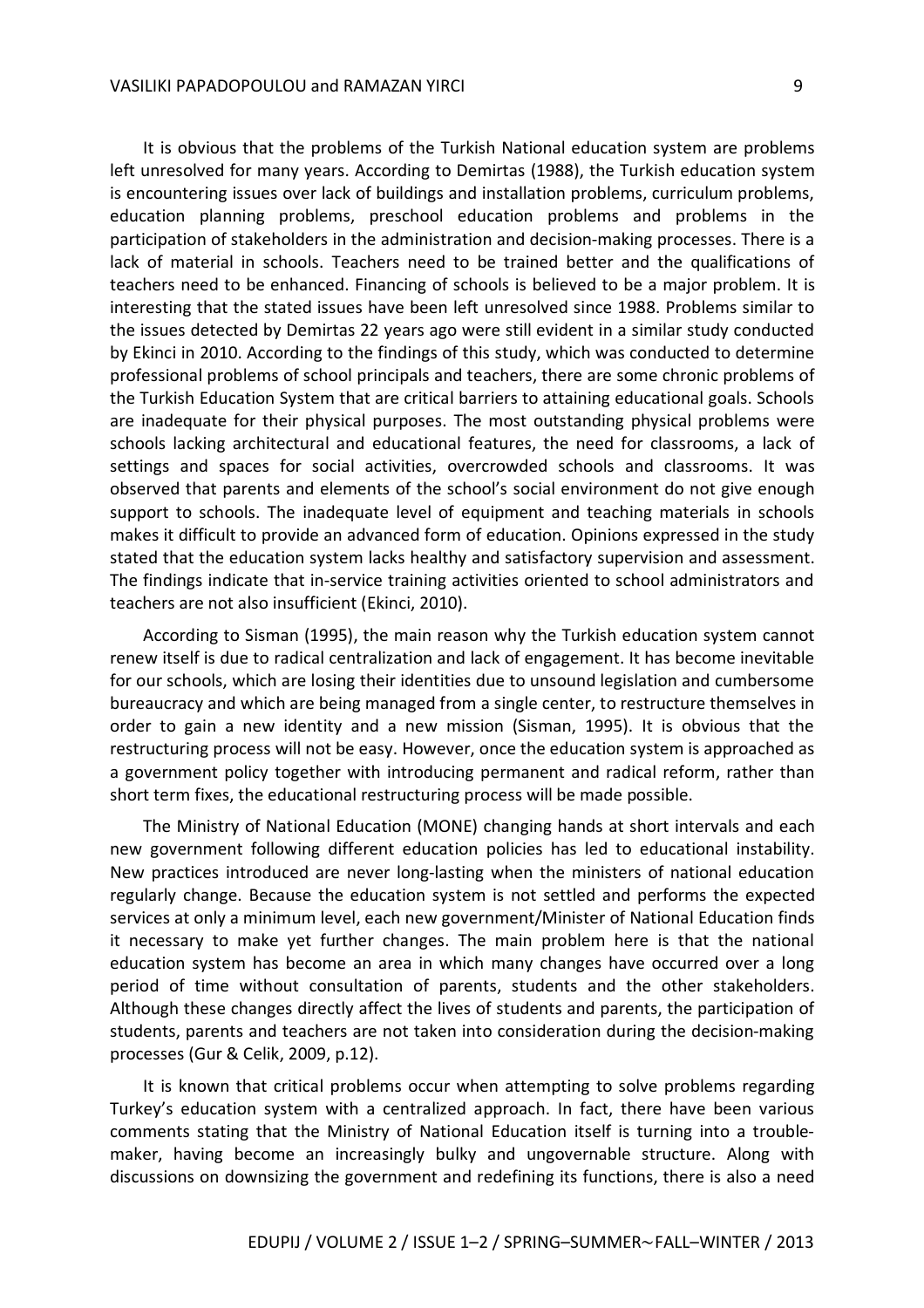to furnish the ministry with a more functional structure, delegate authority to provincial administrations, detect and solve problems, enable high levels of public participation in education management and decision-making processes (Sisman & Turan, 2003).

With regards to the relevant literature, problems of the Turkish education system over many years can be listed as:

- The radically centralized and bureaucratic structure;
- Failure to satisfy the need for buildings, facilities, equipment and classrooms;
- A lack of quality in planning, curriculum and education processes;
- Issues regarding teacher competences;
- Weak/insufficient participation of stakeholders in making decisions for educational policies and educational management;
- In-service training needs of the educational personnel;
- Financial problems of schools.

According to Ulug (1998), the main reason why the education system has lost its problems-solving power is the centralist management and centralist functioning order. The power to take decisions concerning educational practices should gradually be transferred to sub-units, thereby enabling the service to be carried out more effectively. Based on the division of duties principle, local administration units should be provided with duties that will enable them to participate in the functioning of the education system. Similarly, the duty of MONE, which is the top organization of the system, should be limited at the macro level to the promotion of general education frameworks with duties like planning the education, conducting practices, determining results and taking remedial measures. Thus, the central organization should be downsized, similar duties should be combined in order to prevent functional overlaps and an effective organizational structure appropriate with the system's approach should be created.

### **Educational Decentralization**

It has recently been observed in developed countries that by moving away from centralization in educational management, the authority of local administrations, educational authorities, schools and parents have been expanded in the decision-making process. There has been an outstanding effort to enable a high level of participation in enhancing and restructuring school systems. In fact, these resent efforts have been brought to the agenda as school-oriented management, *restructuring in education and school management.* Political and economic developments also affected the educational field; various opinions, which were a matter of discussion when transferring to deliberative democracy from representative democracy, gave pace to efforts in creating democratic and liberal policies in education (Sisman & Turan, 2003).

Due to these developments and the problems within the Turkish education system, management system models came on to the agenda which are more effective and more productive in educational management such as local administration, decentralization, school based management, and which aim at enabling public participation in issues regarding schools. Thus, it can be said that decentralization discussions are not artificial and are based on needs (Kurt, 2006). As a result of these discussions, the balance between the central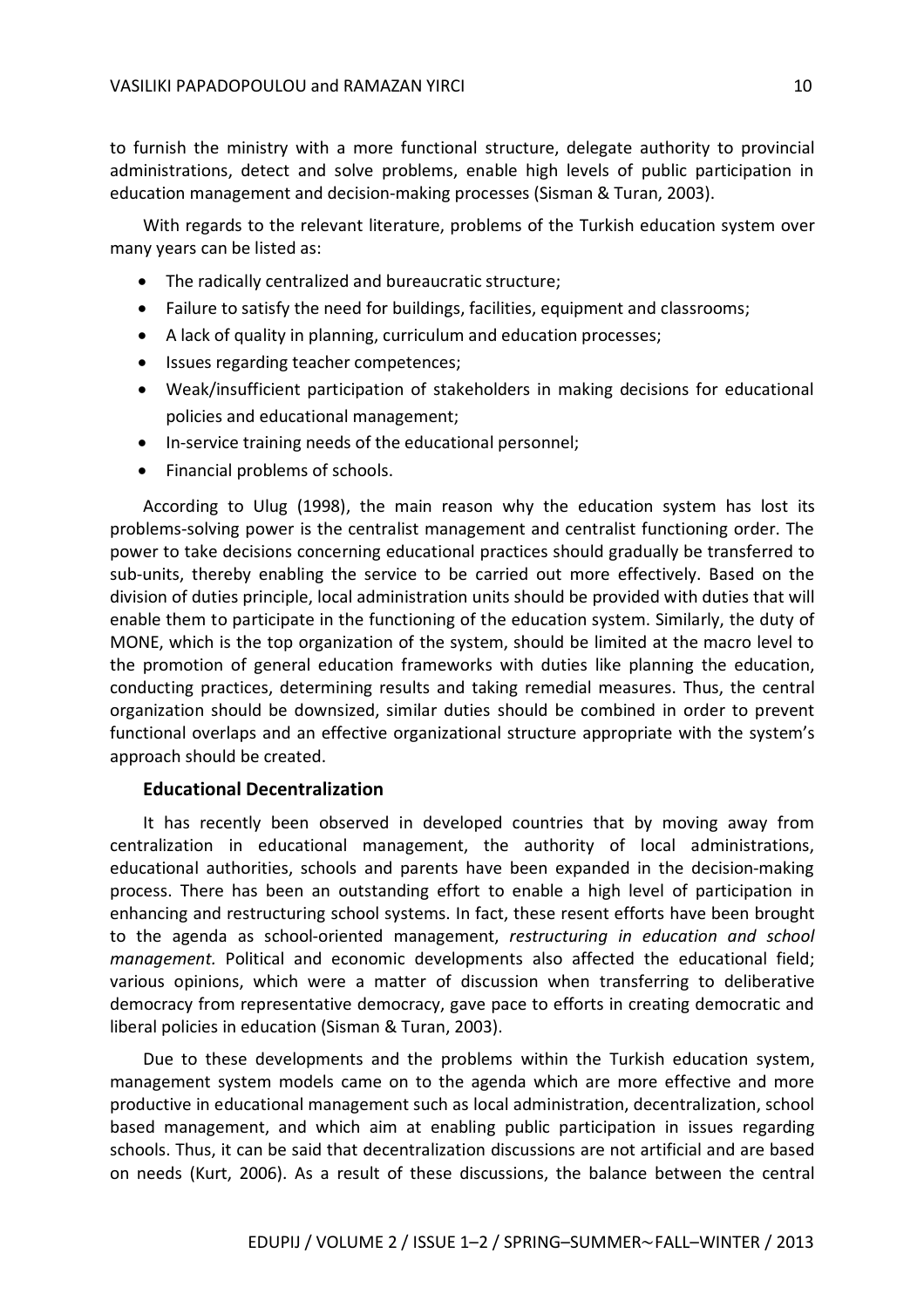administration and the local administration has been reshaped over the last 15-20 years. By expanding education administrators' and school administrators' authorities at the local level, local administrators' responsibilities and accountabilities increase. While the level of flexibility and authority increases in practice, observation and evaluation of quality and success standards at the national level by central administration becomes easier (TED, 2007, p.84).

Like in many other fields, regulations that are required for the changes in the Turkish education system are initiated and conducted by centralized government. Accordingly, educational union and educational systemization was promoted and the foundations of a modern education system were laid. This way, major developments were promoted in education. However, it is evident that the present system and governing structure cannot satisfy the needs and solve the problems (Kurt, 2006). One of the suggestions directed to solving these problems was about carrying out decentralization practices in education.

Decentralization refers to delegating centralist authorities on decision making, planning and public service operations to a local organization or institution (Litvack, Ahmad, & Bird, 1998, p.6; Poteete, 2004; Usluel, 1995; Arslan & Atasayar, 2008; Kessy & McCourt, 2010). The World Bank defines public decentralization as passing centralist authorities and responsibilities to the private sector, non-governmental organizations, or to local administration units which are at a lower level. The purpose of decentralization in the public sector is to enhance productivity, democratization, accountability, and equality in delivering services, participation in decision making, decreasing the workload of the central government in order to minimize its responsibilities (World Bank, 1999; Limi, 2005; Cinkir, 2010). Winkler and Gershberg (2000) state that decentralization in education focuses on discussions to redefine to what extent educational financing, effective use of sources and productivity and the power of decision making will be. When considered from this point of view, decentralization promotes managerial effectiveness and flexibility. In addition, by giving citizens the opportunity to participate in the decision-making process, their cultural and educational needs will be met more easily (Florestal & Cooper, 1997, p.1).

Decentralization in education aims at increasing stakeholder satisfaction and the quality of educational outputs by considering local priorities and values. Increasing the autonomy of schools will lead to a transparent governance and hold schools responsible for sourcing and their educational outputs (Barrera-Osori, Fasih, Patrinos, & Santibanez, 2009, p.97). Decentralization in education also brought about the School Based Management approach. In the school based management approach, the decision-making authority on issues concerning the curriculum, education-training, the administration and finance is distributed to three separate units by the central body. Increasing school affectivity is taken into consideration (Gropello, 2006, p.4; Cheng, 1996, p.43). The school based management system has been in effect in countries like Australia, Canada, New Zealand, and the USA for longer than 25 years. Different forms of the system have been practiced in Israel, China, the Netherlands and Hong Kong. According to several studies, with the school based management system students' parents are also included in the decision-making process and have become more interested in the school as a result, and this has led to a positive change in school dynamics (Barrera-Osori et al., 2009, p.9-12).

According to Keskin, who claims that educational decentralization will destroy educational unity, the Directive on Education Zones and Education Boards is one of the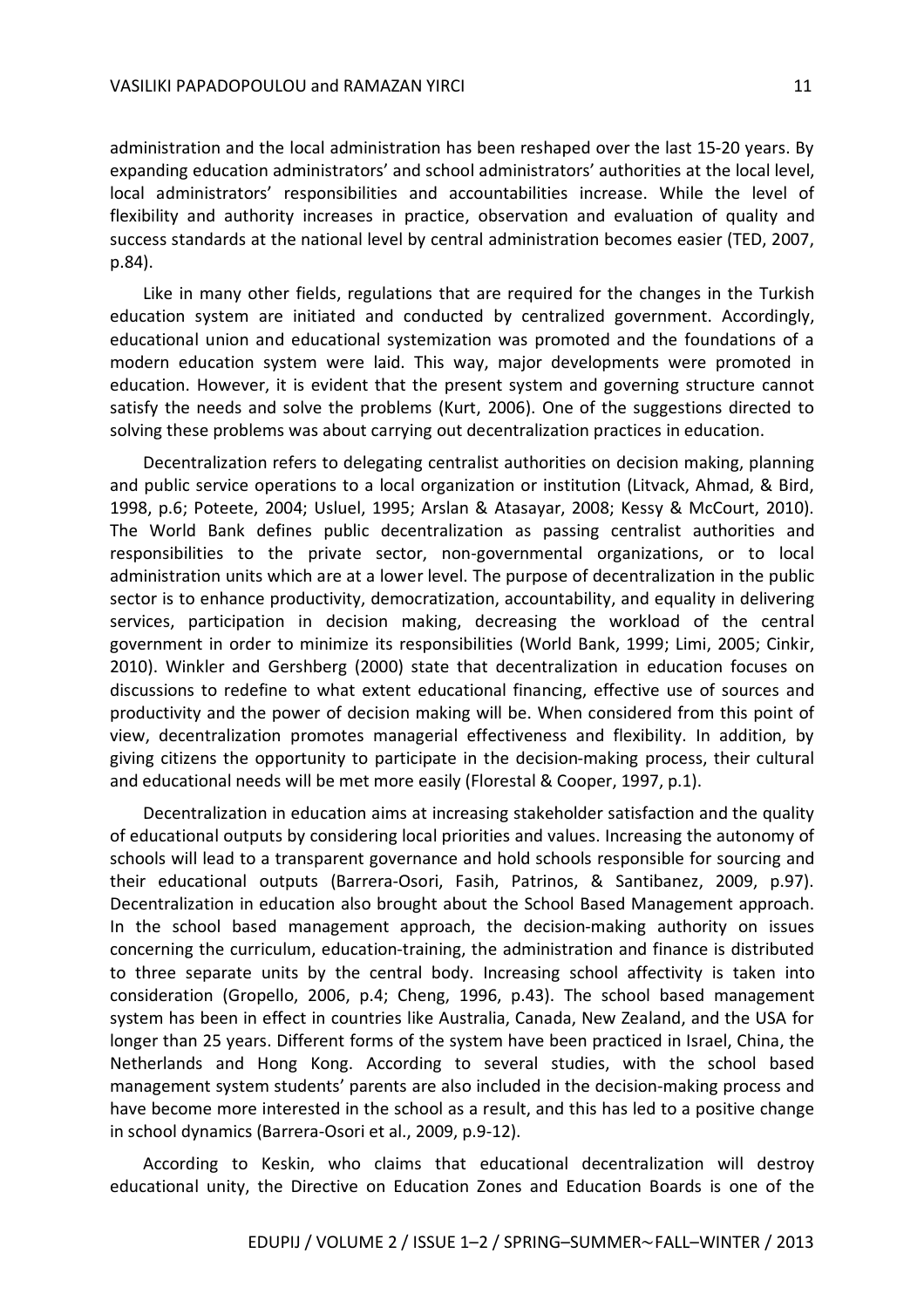decentralization steps in education. There are 1,516 education zones across Turkey, created for the common use of infrastructure, equipment, personnel, social complexes and other facilities of schools. With the 'school student board' the students, the 'school group leader board' the teachers and the 'education zone advisory board', the neighborhood local administrators (known as 'muhktars') and NGO representatives have become involved in decisions concerning education (Keskin, 2008). Despite these developments, the absolute power and authority of MONE on the function of schools continues. Decisions on issues concerning the curriculum, planning, budget, teacher employment etc. are still taken and implemented by the central administration. Opinions have been stated that this prevents the decision making system from operating in a flexible and speedy manner.

According to the development plans, due to the bureaucratic structure and increase in the workload of the government, the central administration fails at some point to solve problems. Thus, the legal and institutional regulations related to educational management that are in plan to be carried out, are stated in the Five Year Development Plan (State Planning Organization [DPT], 2011) as follows:

*"Regulations in the Ministry of National Education Organizational Law will be made to promote a structuring in national education according to the service principle; to set the central organization at the macro level as the top decision making body on strategic planning, curriculum, research-development, supervision and coordination issues; to decrease bureaucracy; to delegate authority and responsibility to ministerial provincial units and local administrations; to enable the Ministerial provincial organizations, local administrations and families to actively participate in the educational service process."*

Most of the solutions offered for the problems detected with the development plan were not implemented. Legal regulations which would delegate authority and responsibility to local administrations were not performed.

### **Positive and Negative Outcomes of Decentralization in Education**

Together with opinions that find educational decentralization necessary and beneficial for the country, there are also views which claim that this process will put our national education system in danger. According to Basaran (1996, p.46), educational decentralization can help public to better embrace the school. With decentralization, programs that will meet the needs of the environment can be prepared and implemented, the competition which takes place between schools under local administrations can stimulate the public to help enhance their schools and more effective solutions can be generated for educational and administrative issues by creating rational relationships between schools and families (Turkoglu, 2004).

Supporters of educational decentralization believe that quality and effectiveness in education is possible through decentralization. Accordingly, local authorities generate more permanent and better solutions to local problems than do the central government (Winkler, 1993, p.114). These are positive outcomes of giving authority to local administrations about implementing educational services; in other words, decentralization in education means that:

• Schools will compete to provide education-training services of better quality. This would mean education of a higher quality;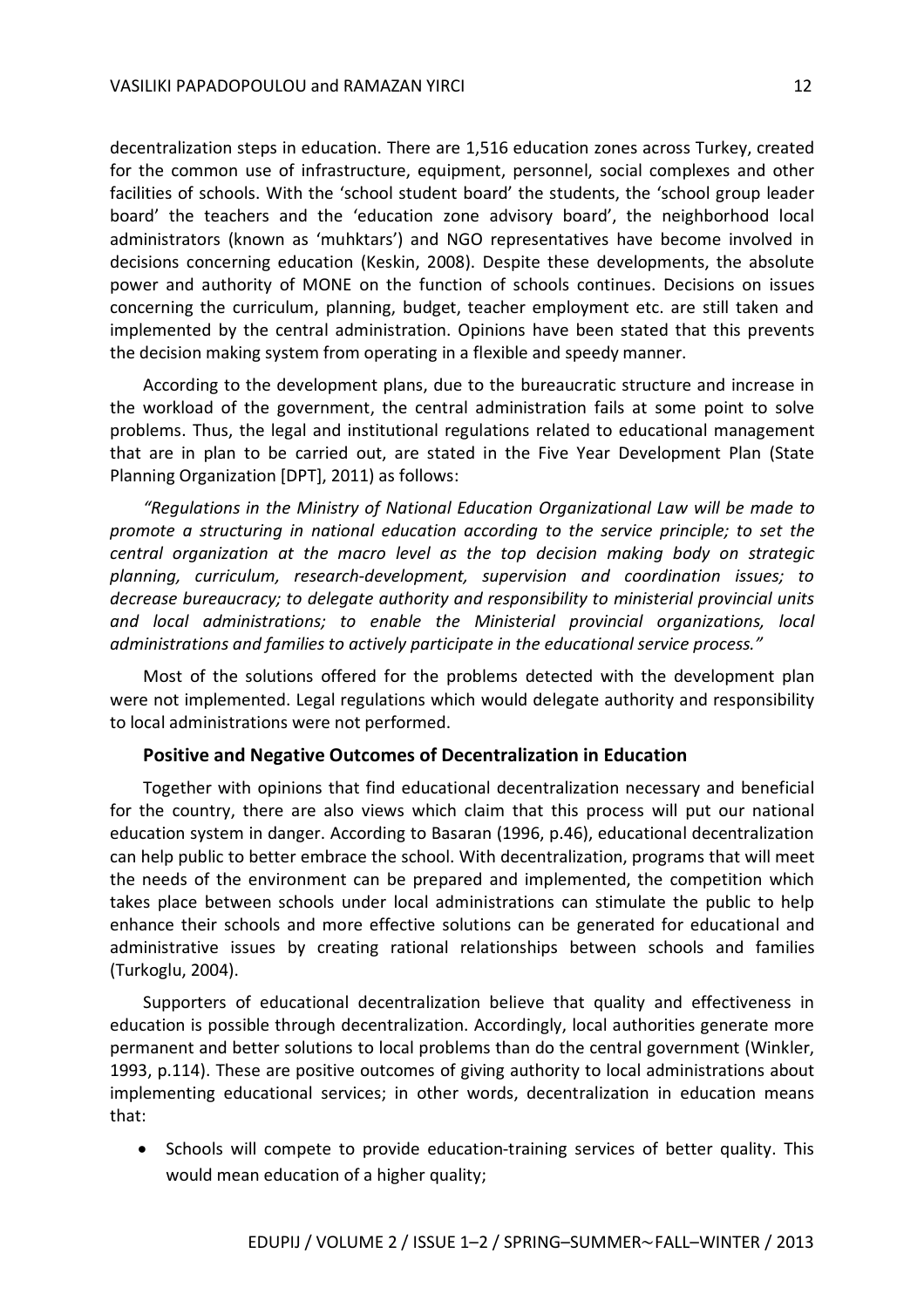- The problem of sources can be reduced by better exploiting local potential and present sources can be more effectively and correctly used;
- Public participation and contribution will increase while carrying out educational services. Stakeholders can make bigger contributions to education with the sense of 'my school';
- The school's education program will comply with the needs of the student, society, and with environmental features;
- Teachers and the other personnel can be motivated to work more effectively;
- The quality of service and supply sourcing can be monitored by local administration, and by the public;
- It would enable flexibility in practice and compliance to environmental conditions;
- Stakeholders will participate in decision-making processes, and this would contribute to the development of democracy;
- Substantial solutions can be offered to local problems. Thus, delays, bureaucracy and increase in costs due to the function of centralist administrations would diminish;
- Educational inequalities will be redressed and the effectiveness of the education system will increase (Lewis, 1989; Usluel, 1995, p.11-13; Hanson, 1996, p.26; Basaran, 1996, p.46; Peterson, 2000; Kurt, 2006).

The main purpose of requiring contribution of local administrations in education is to help society prosper and to reduce bureaucratic problems that occur at the centralist level. In addition, providing better education opportunities for students; management, financing, student policies; giving decision making and supervision authorities about the curriculum and personnel to society can be listed among these purposes. However, these are a significant number of people who oppose local administration institutions, who fail to solve their own problems, to undertake extensive duties and responsibilities (Kurt, 2006).

Along with the benefits of substantial administration, such as the decreasing of bureaucratic delay, reducing the burden of central administration, meeting the educational needs of the local community in a rapid and economic way, there are also some disadvantages. Among these disadvantages are educational standards divergent between regions, difficulty of coordinating local administrations, the leading local community members having a voice over local organizations, the administrators, who were selected through elections, avoiding educational services and showing a predisposition to aid other services that are the major interest of the public (Usluel, 1995).

Hanson (1998) states that the different educational policies that local authorities will implement as a result of educational decentralization practices will destroy educational integrity. For instance, inequalities between teacher wages, implementing curriculum in different ways, the schools opening and closing at different dates can be problems for educational integrity. Bray (1996, p.30) underlines the problem of teacher competences in educational decentralization practices. Favoritism in personnel recruitment can take place in rural regions especially. Local authorities can resort to lower cost personnel recruitment and compromise on quality. In order to prevent this, specific standards should be determined for personnel recruitment. Programs should be conducted in order to increase the qualities of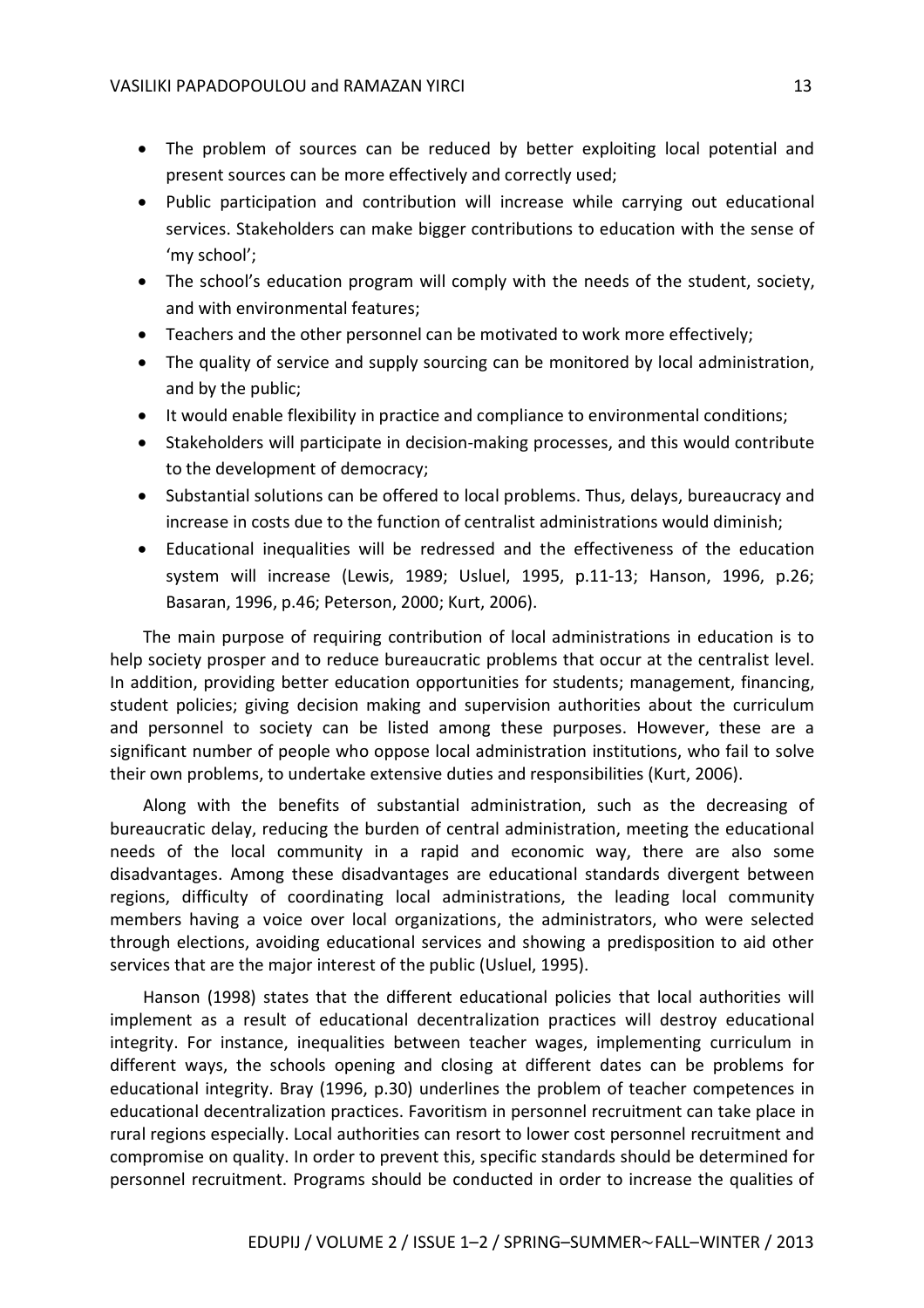the current personnel. It has been asserted that decentralization practices will face difficulties in developing countries. The reason for this is stated to be lack of local capacity. Decentralization in rural regions that are distant from big cities, will embody disadvantages for the field of education. Therefore, the personnel working in these regions should gain more financial support (Edquist, 2005, p.16; Peiro, 2006, p.30).

The negative outcomes that educational decentralization can bring about are as follows:

- $\bullet$  It is difficult to follow a single policy;
- There can be difficulties in the coordination of decentralized organizational units;
- Administrators who were selected during local elections can value flamboyant services which give results in the short run and avoid long term services;
- Quality of the service may fail to be national;
- Inequalities and instabilities can be evident in educational expenditures;
- Decentralization may threaten national unity and integrity, and;
- Legitimate or illegitimate influence over ideological, religious, or political interest groups may increase (Usluel, 1995, p.13-15).

The issue that decentralization in education counterparts are concerned about, is that the unitary structure of the government will be damaged after decentralization. When the geographical, cultural and social diversities of Turkey is considered, these concerns can be considered valid.

### **Turkey's Current State in Educational Decentralization**

Increasing educational opportunities is not only the duty of the government. One of the duties of local administration is to ease the lives of people who reside in the region and to provide them with a good standard of living. Putting into effect the related regulations and increasing the responsibility of local administrations in terms of seeking place and source for educational institutions will contribute to the expansion of education (TED, 2007, p.73). According to Fiske (1996), for decentralization to be successful as a management policy, the community should make a compromise. Latin American countries encountered many problems while practicing decentralization policies and programs because they didn't seek stakeholder opinion or the publics' support. For instance, although Brazil tried various means to decentralize education, educational quality did not increase and sourcing could not be achieved due to regional diversities. Giving the authority to local administration before furnishing the poorest of regions also prevented source and quality change in Chile (Litvack & Seddon, 1999). When Turkey is considered, a social negotiation is required for an extensive decentralization reform. In addition, with the current state of local administration, it lacks the required amount of information and background for educational financing, personnel selection, employment and personnel training.

Turkey's goals regarding decentralization in educational services are expressed in five year development plans and national education councils. For instance, in the National Education Council in 1996, downsizing central administration, increasing the participation of local administration in education, delegation of authority and local engagement in educational financing were set as goals. In addition, the aim of the 'education zones' practiced at the beginning of the 2000's, gave voice to local stakeholders (Ozdemir, 2008).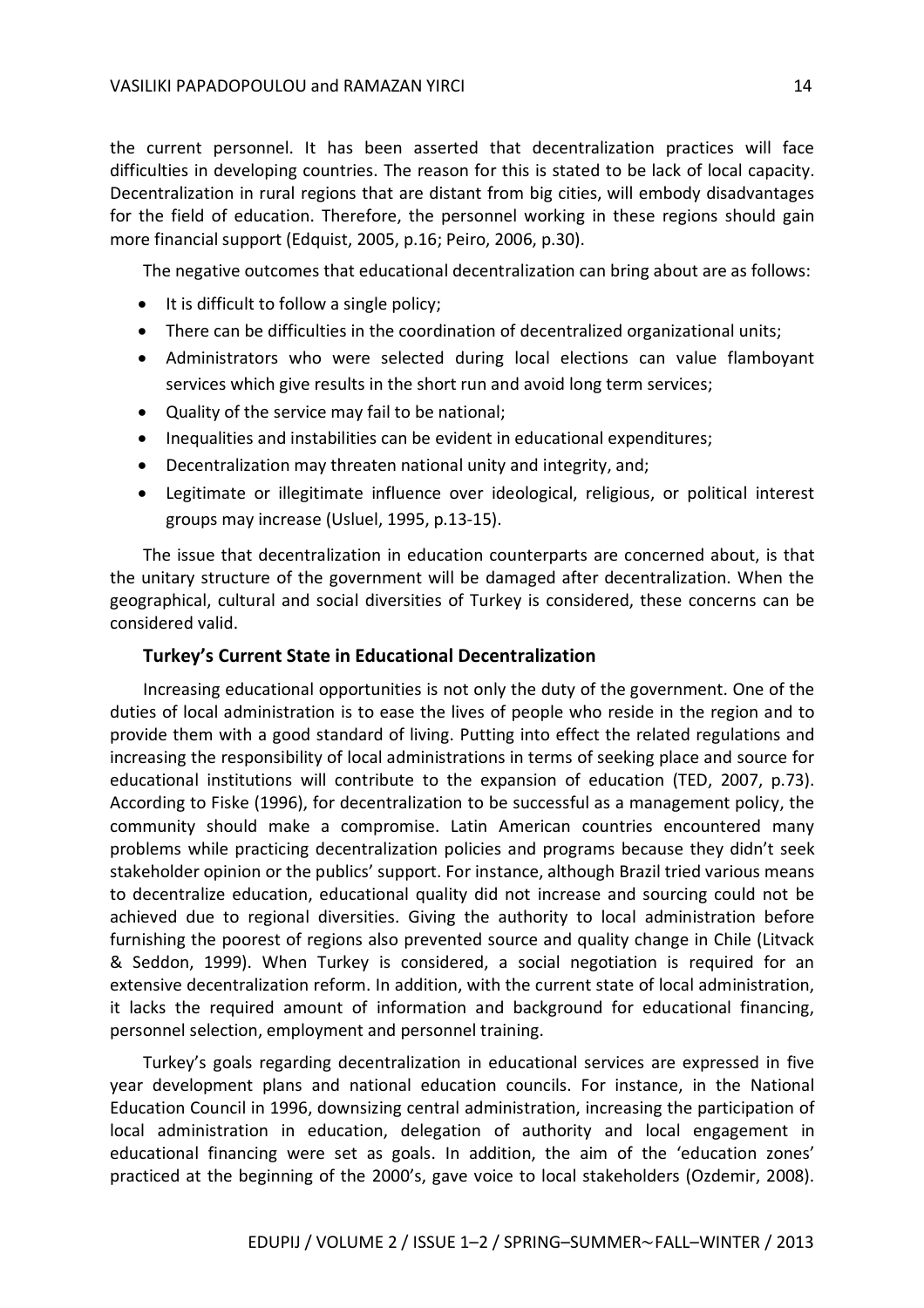The centralized structure in the education system is still in effect despite these developments. Yalcinkaya (2004) states that administrators must have extensive knowledge on this issue in order to solve the current problems faced by the education system and to expand a local structure. With this respect, efforts on school based administration approaches, total quality management and strategic planning implementations in education have been carried out. However, despite these efforts, it is hard to say that the schools within the Turkish education system have visions, missions and core values that have been determined for future participation.

By considering Turkey's conditions and dynamics together with the concern for the unity of the Turkish community, Balci (2000) underlines that it is crucial for the central administration to be effective regarding the main objectives, strategies, plans and programs of the National Education System. On the other hand, local administration can at least be more effective in selecting and appointing the administrative personnel. Local units should not be expected to be authorized from the very beginning. Authority of local units can be increased as the benefits of the trials are observed. Giving the schools of the local community more financial support can promote participation and solve financial problems of schools.

#### **Conclusion and Suggestions**

The purpose of this study was to offer a general framework on decentralization in education, and to question the applicability of educational decentralization practices in Turkey in terms of the related literature and previous studies. The centralist administration which was prevalent following the 1980's paved the way for reforms which focused on decentralization. The Turkish education system, which is organized according to a centralist understanding, is moving toward an administration where local agents (private sector and NGO's) gain more of a voice. Thus, the discussion on whether or not centralization or decentralization is better is still prevalent in the academic field. However, it is evident that both models have positive and negative outcomes (Litvack et al., 1998; Ozdemir, 2008).

The fact that academic discussions on whether decentralization in education will bring about positive or negative outcomes still continue, and can be related to the different findings of research conducted on this issue. For instance, in the study titled School Principal Opinions on Substantial Administration that Turan et al. conducted in 2010, it was evident that educational administrators did not want regions, provinces, or municipalities to be overactive in educational decentralization; and that they didn't accept these units as decision-making bodies. According to the study conducted by Arslan and Atasayar (2008), over 70% of educational administrators and supervisors believe that it would be beneficial to decentralize the authorities of the Ministry of National Education central organization. In addition, there are also concerns stating that decentralization will cause social inequalities, that if the central administration's authorities are decentralized, then the potential of the society will affect educational management according to their own interest, and as a result it would be even more difficult to enable impartiality in education.

It is obvious that reforms regarding substantial education and decentralization depend on legal and radical changes. However, these reforms cannot be implemented with only legal regulations. A decentralization model appropriate for Turkey's conditions, and in which all stakeholders express their opinion and make compromises, can contribute to solving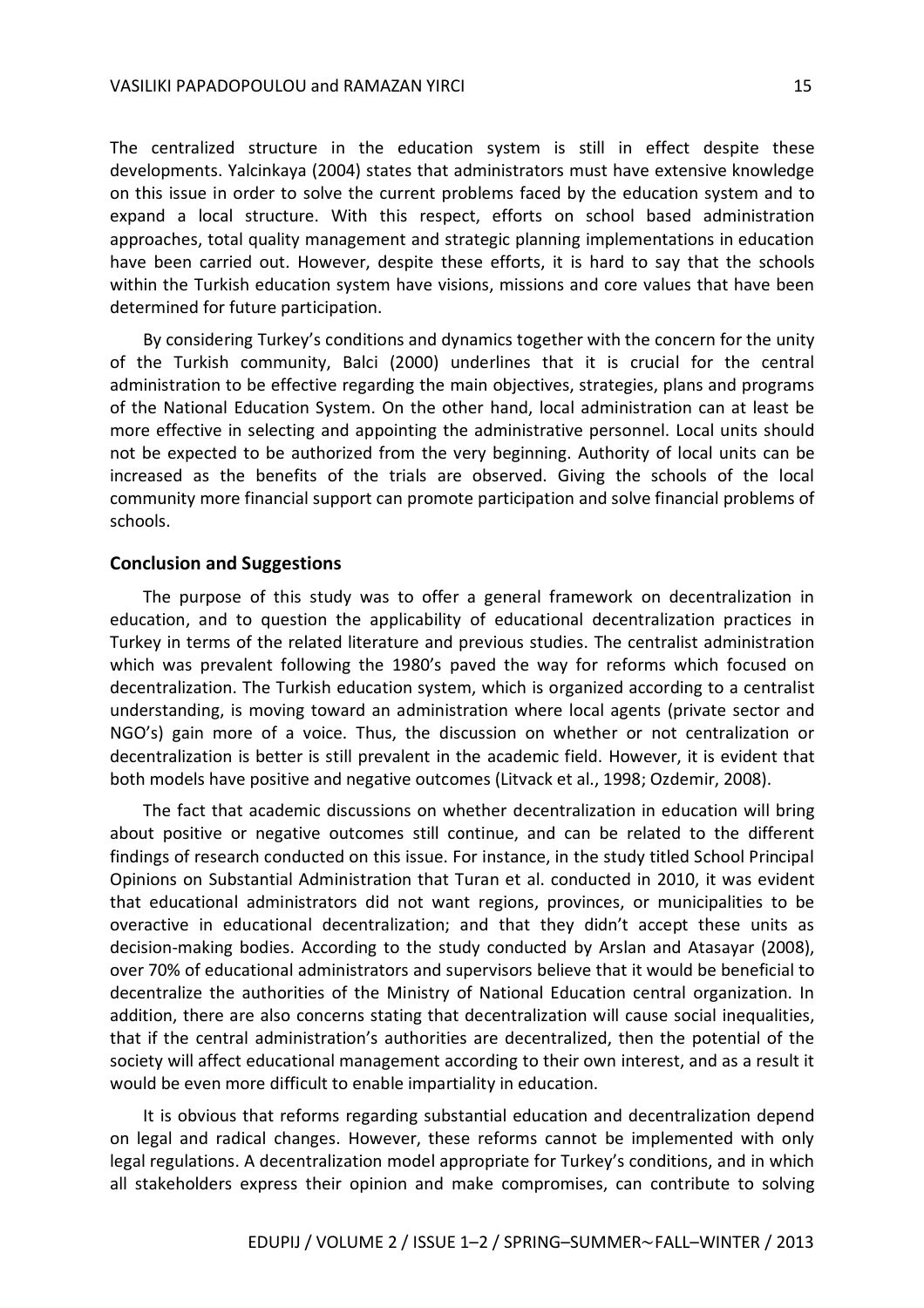educational problems. According to Duman (1998), it would be wrong to give authority and resources to local administrations without developing local administration institutions. Thus, it would be wrong to pass on a radical change, such as substantial educational management, to current local administrations. The substantial management approach, which was offered to attain specific goals, will not achieve its goals without core reforms aiming at resolving central problems. Otherwise, it can just increase the instabilities, or lead to undesired outcomes.

It may be beneficial to create a balance between decentralization in education and centralization, and to promote provincial organizations in order to make speedy decisions whilst considering environmental factors. The effectiveness of today's education institutions depends on the flexibility, level of participation in making decisions, and their skills for responding to environmental changes. Seeking a new model appropriate for Turkey's conditions by considering decentralization in education is a potential initiative to resolve current administrative problems. However, a model which does not copy the examples of Europe or the USA, and which complies with Turkey's conditions and is practiced after a consensus can be successful.

### **Notes**

Corresponding author: RAMAZAN YIRCI

This study is revised and developed version of the poster presented in VII. National Educational Management Congress, 24- 26 May, 2012, Inonu University, Malatya. Turkey.

### **References**

- Arslan, M.M., & Atasayar, H.H. (2008). Ideas of the Provincial Managers of the Ministry of National Education about Localization. *Ankara University, Journal of Faculty of Educational Sciences,* (41), 2, 59-79.
- Balci, A. (2000). Ikibinli Yillarda Turk Milli Egitim Sisteminin Orgutlenmesi ve Yonetimi. *Egitim Yonetimi,* 6 (24), 495-508.
- Barrera-Osori, F., Fasih, T., Patrinos, H.A., & Santibanez, L. (2009). *Decentralized Decision-Making in Schools The Theory and Evidence on School-Based Management.*  Washington: The World Bank.
- Basaran, İ. E. (1996), *Turkiye Egitim Sistemi.* Ankara: Yargici Matbaasi.
- Bray, M. (1996). *Decentralization of education: Community financing* (Vol. 36). Washington D.C: World Bank Publications.
- Cheng, Y. C. (1996). *School Effectiveness and School-Based Management: A Mechanism for Development.* London: Falmer Press.
- Cinkir, S. (2010). Perceptions of Educational Stakeholders about Decentralizing Educational Decision Making in Turkey. *Educational Planning*, 19 (1), 22-36.
- Demirtas, A. (1988). Temel Egitimimizin Temel Sorunlari, *Hacettepe Universitesi Egitim Fakultesi Dergisi*, 3, 51-63.
- DPT (2011). Yedinci Bes Yillik Kalkinma Plani (1996-2000), http://www.kalkinma.gov.tr/Pages/KalkinmaPlanlari.aspx. Accessed on 06/11/2011.
- Duman, A. (1998). Yerinden yonetim mi, yoksa yerellesme mi? *Educational Administration in Theory and Practice,* 4 (4), 467-483.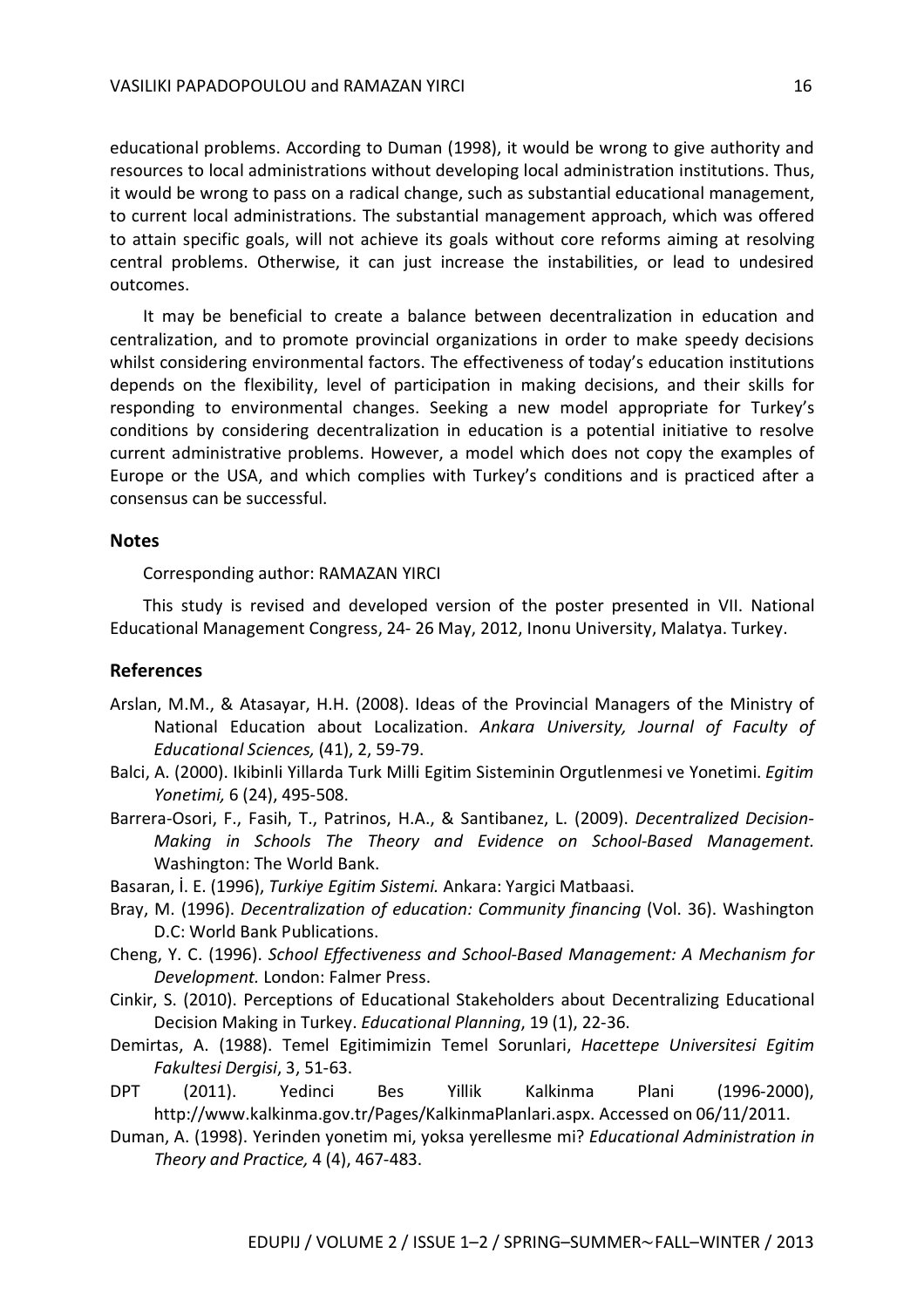- Edquist, L. (2005). *Decentralization of Educational Management in Vietnam,* Unpublished master's thesis, Jönköping University, Jönköping International Business School, Sweden.
- Ekinci, A. (2010). Opinions of Principals and Teachers Working in Primary Schools about their Vocational Problems. *İlkogretim Online*, 9 (2), 734-748.
- Fiske, E.B. (1996). *Decentralization of Education: Politics and Consensus.* Washington D.C.: The World Bank Publications.
- Florestal, K., & Cooper, R. (1997). *Decentralization of education: legal issues*. Washington D.C: World Bank Publications.
- Gedikoglu, T. (2005). Avrupa Birligi Surecinde Turk Egitim Sistemi: Sorunlar ve Cozum Onerileri. *Mersin Universitesi Egitim Fakultesi Dergisi*, 1 (1), 67-80.
- Gropello, E. D. (2006). *A comparative analysis of school-based management in Central America.* Washington: The World Bank.
- Gulcan, M. G. (2003). *The Structural problems of Turkish educational system in the process of*  candidacy to the European Union and structural adaptation model study, Unpublished doctorate dissertation, Ankara University, Educational Sciences Institute, Ankara.
- Gur, B. S., & Celik, Z. (2009). *Turkiye'de milli egitim sistemi: yapisal sorunlar ve oneriler*. Ankara: SETA.
- Hanson, E. M. (1996). *Educational administration and organizational behavior*. 4th ed. Boston, MA: Allyn & Bacon.
- Hanson, E. M. (1998). Strategies of educational decentralization: Key questions and core issues. *Journal of educational administration*, 36 (2), 111-128.
- Keskin, N.E. (2008). Dunya Bankasi ve egitimde yerellesme: Kamu okullarinda isletmecilik. *Kuresellesme ve Demokratiklesme Uluslararasi Sempozyumu Bildiri Kitabi*, Antalya: Akdeniz Universitesi IIBF Yayini.
- Kessy, A.T., & McCourt, W. (2010). Is decentralization still recentralization? The local government reform programme in Tanzania. *International Journal of Public Administration*, 33 (12-13), 689-697.
- Kurt, T. (2006). Decentralization Trend in Educational Administration. *Kastamonu Education Journal* 14 (1), *61-72.*
- Lewis, J. (1989). *Planning Guidelines for Implementing School-Based Management*. New York: JL Wilkerson Publishing Company.
- Limi, A. (2005). Decentralization and economic growth revisited: an empirical note*. Journal of Urban Economics,* 57 (3), 449-461.
- Litvack, J.I., Ahmad, J., & Bird, R.M. (1998). *Rethinking decentralization in developing countries*. Washington D.C: World Bank Publications.
- Litvack, J. & Seddon, J. (1999). *Decentralization Briefing Notes.* World Bank Institute Working Papers, Washingron DC: The World Bank.
- Ozdemir, M. (2008). Decentralization Policies in Educational Administration, *Amme Idaresi Dergisi,* 3 (41), 153-168.
- Peiro, H. R. (2006). *Better settings for better education: Does decentralization work?* Unpublished Doctorate Dissertation, The University of Texas At Austin., USA.
- Peterson, G. E. (2000). *Decentralization in Latin America. Learning through experience*. World Bank Latin American and Caribbean Studies. Paris: The World Bank.